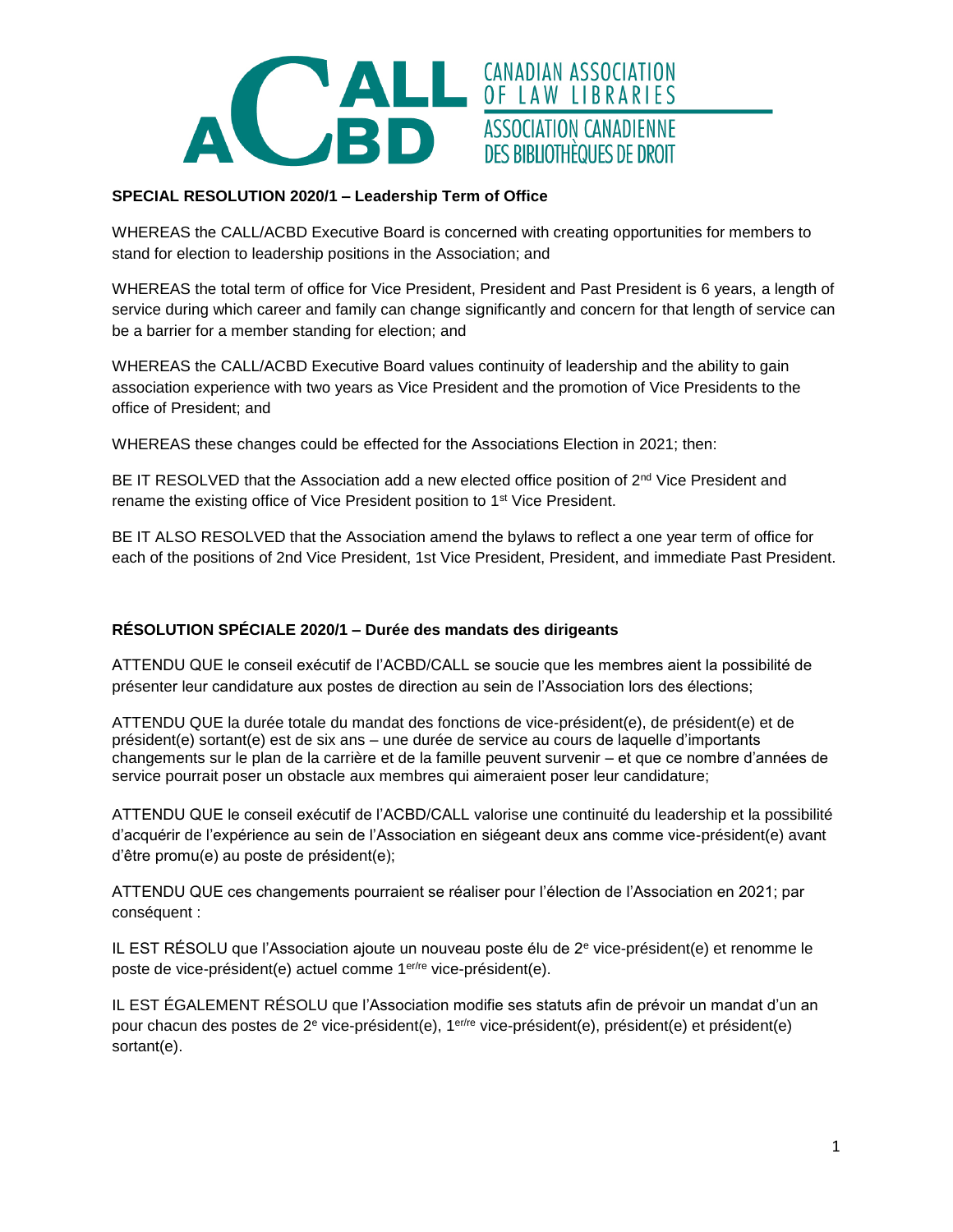

### **Bylaw Amendments**

For convenience, the amended language is highlighted.

| <b>Reason for change</b>                                                      | <b>Existing language</b>                                                                                                                                                                                                                                                                                                                                                                                                                                                                                                                                                                                                                      | New language with SR 2020/1                                                                                                                                                                                                                                                                                                                                                                                                                                                                                                                                                                                                                                |
|-------------------------------------------------------------------------------|-----------------------------------------------------------------------------------------------------------------------------------------------------------------------------------------------------------------------------------------------------------------------------------------------------------------------------------------------------------------------------------------------------------------------------------------------------------------------------------------------------------------------------------------------------------------------------------------------------------------------------------------------|------------------------------------------------------------------------------------------------------------------------------------------------------------------------------------------------------------------------------------------------------------------------------------------------------------------------------------------------------------------------------------------------------------------------------------------------------------------------------------------------------------------------------------------------------------------------------------------------------------------------------------------------------------|
| Adding a second VP and first<br><b>VP</b>                                     | 5.1<br>The elected officers of the<br>Association shall be a President,<br>a Vice President, a Secretary, a<br>Treasurer and two members at<br>large. Additionally, the<br>President, Vice President,<br>Secretary and Treasurer shall<br>perform the duties set out below<br>and such other duties as may be<br>assigned by the Executive<br>Board. The elected officers shall<br>hold office as provided below in<br>Article 8.1 or until their                                                                                                                                                                                             | 5.1<br>The elected officers of the<br>Association shall be a President,<br>a First Vice President, a Second<br>Vice President, a Secretary, a<br>Treasurer and two members at<br>large. Additionally, the<br>President, First Vice President,<br><b>Second Vice President,</b><br>Secretary and Treasurer shall<br>perform the duties set out below<br>and such other duties as may be<br>assigned by the Executive<br>Board. The elected officers shall                                                                                                                                                                                                   |
|                                                                               | successors are elected or<br>appointed.                                                                                                                                                                                                                                                                                                                                                                                                                                                                                                                                                                                                       | hold office as provided below in<br>Article 8.1 or until their<br>successors are elected or<br>appointed.                                                                                                                                                                                                                                                                                                                                                                                                                                                                                                                                                  |
| Reference to First VP as<br>alternate signor                                  | 5.2<br>The President: The President<br>shall be the chief executive<br>officer of the Association and<br>shall preside at all meetings of<br>the Association and of the<br>Executive Board. This officer<br>shall have the general and<br>active management of the<br>business of the Association and<br>shall see that all orders and<br>resolutions of the Executive<br>Board are carried into effect.<br>The President or the Vice<br>President with the Secretary or<br>other officer appointed by the<br>Executive Board shall sign all<br>bylaws and other documents<br>requiring the signatures of the<br>officers of the Association. | 5.2<br>The President: The President<br>shall be the chief executive<br>officer of the Association and<br>shall preside at all meetings of<br>the Association and of the<br>Executive Board. This officer<br>shall have the general and<br>active management of the<br>business of the Association and<br>shall see that all orders and<br>resolutions of the Executive<br>Board are carried into effect.<br>The President or the First Vice<br><b>President</b> with the Secretary or<br>other officer appointed by the<br>Executive Board shall sign all<br>bylaws and other documents<br>requiring the signatures of the<br>officers of the Association. |
| Role of VP - need to add (a) (b)<br>to distinguish vice presidential<br>roles | 5.3<br>The Vice President: The Vice<br>President shall, in the absence<br>or disability of the President,<br>perform the duties and exercise<br>the powers of the President and<br>shall perform such other duties<br>as shall from time to time be                                                                                                                                                                                                                                                                                                                                                                                           | 5.3(a)<br>The First Vice President: The<br><b>First</b> Vice President shall, in the<br>absence or disability of the<br>President, perform the duties<br>and exercise the powers of the<br>President and shall perform<br>such other duties as shall from                                                                                                                                                                                                                                                                                                                                                                                                  |

ASSOCIATION CANADIENNE<br>DES BIBLIOTHÈQUES DE DROIT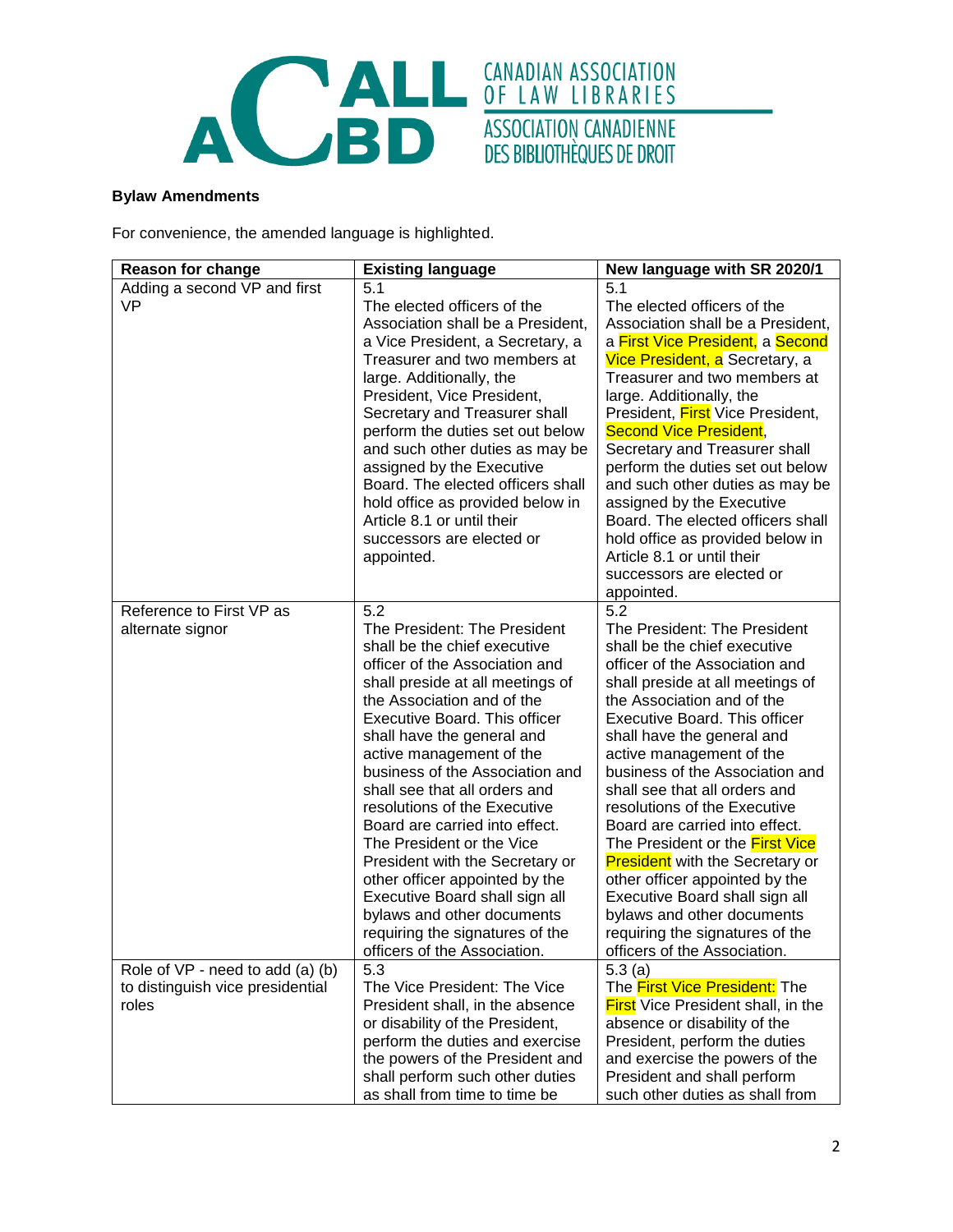



|                                | delegated to this officer by the<br>Executive Board.                                                                                                                                                                                                                                                                                                                                                                                                                                                                                                                                                                                                                                                                | time to time be delegated to this<br>officer by the Executive Board.<br>5.3(b)<br><b>The Second Vice President: The</b><br><b>Second Vice President shall</b><br>perform the duties and exercise<br>the powers as shall from time to<br>time be delegated to this officer<br>by the Executive Board.                                                                                                                                                                                                                                                                                                                                                                                                                                                                                         |
|--------------------------------|---------------------------------------------------------------------------------------------------------------------------------------------------------------------------------------------------------------------------------------------------------------------------------------------------------------------------------------------------------------------------------------------------------------------------------------------------------------------------------------------------------------------------------------------------------------------------------------------------------------------------------------------------------------------------------------------------------------------|----------------------------------------------------------------------------------------------------------------------------------------------------------------------------------------------------------------------------------------------------------------------------------------------------------------------------------------------------------------------------------------------------------------------------------------------------------------------------------------------------------------------------------------------------------------------------------------------------------------------------------------------------------------------------------------------------------------------------------------------------------------------------------------------|
| Vacancy of President elevation | 7.3<br>If the office of President<br>becomes vacant, the Vice-<br>President shall succeed to that<br>position. Any other office or<br>position on the Executive Board<br>that becomes vacant, except<br>that of the Immediate Past<br>President, shall be filled by a<br>quorum of the Executive Board<br>by any method or process it<br>deems to be appropriate. The<br>decision of the Executive Board<br>shall be final.                                                                                                                                                                                                                                                                                         | 7.3<br>If the office of President<br>becomes vacant, the <b>First</b> Vice<br>President shall succeed to that<br>position. Any other office or<br>position on the Executive Board<br>that becomes vacant, except<br>that of the Immediate Past<br>President, shall be filled by a<br>quorum of the Executive Board<br>by any method or process it<br>deems to be appropriate. The<br>decision of the Executive Board<br>shall be final.                                                                                                                                                                                                                                                                                                                                                      |
| Terms of office                | 8.1<br>The elected officers of the<br>Association shall be elected<br>biennially as follows:<br>(a) The Vice President for a<br>term of office of four years, the<br>second two years of which shall<br>be served as President;<br>(b) The Secretary for a term of<br>office of two years;<br>(c) The Treasurer for a term of<br>office of two years; and<br>(d) Two members at large, each<br>for a term of office of two years.<br>The elected officers shall take<br>office at the close of the annual<br>meeting following their election.<br>Unless variations in procedure<br>are ordered by the Association<br>or the Executive Board,<br>nominations and elections shall<br>be conducted as outlined below. | 8.1<br>The elected officers of the<br>Association shall be elected as<br>follows:<br>(a) The Second Vice President<br>for a term of office of three<br>years, the second year of which<br>shall be served as First Vice<br>President, the third year of<br>which shall be served as<br><b>President;</b><br>(b) The Secretary for a term of<br>office of two years;<br>(c) The Treasurer for a term of<br>office of two years; and<br>(d) Two members at large, each<br>for a term of office of two years.<br>The elected officers shall take<br>office at the close of the annual<br>meeting following their election.<br>Unless variations in procedure<br>are ordered by the Association<br>or the Executive Board,<br>nominations and elections shall<br>be conducted as outlined below. |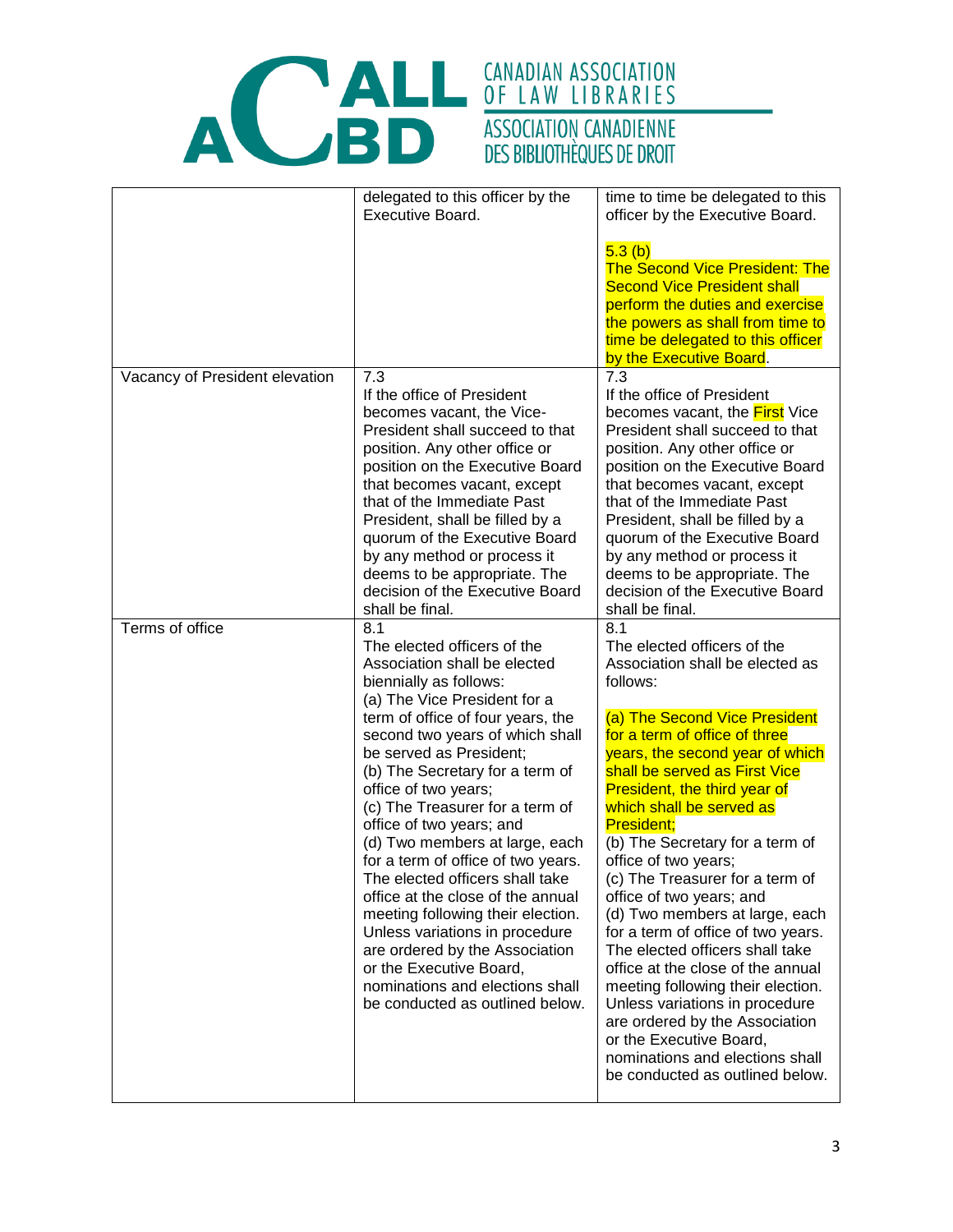

| Nomination process (biennial to<br>annual) | 8.2<br>Procedure for nominations and<br>elections:<br>(a)<br>Nominations: Not later than May<br>1st of every second year the<br>Executive Board shall appoint a<br>Nominating Committee of three<br>members, including a                                                                                             | 8.2<br>Procedure for nominations and<br>elections:<br>(a)<br>Nominations: Not later than May<br>1st of every <b>second</b> year the<br>Executive Board shall appoint a<br>Nominating Committee of three<br>members, including a                                                                                                                                   |
|--------------------------------------------|----------------------------------------------------------------------------------------------------------------------------------------------------------------------------------------------------------------------------------------------------------------------------------------------------------------------|-------------------------------------------------------------------------------------------------------------------------------------------------------------------------------------------------------------------------------------------------------------------------------------------------------------------------------------------------------------------|
|                                            | Coordinator, to nominate<br>candidates for the elective<br>positions of Vice President,<br>Secretary, Treasurer, and two<br>members at large on the<br>Executive Board. Members of<br>the Executive Board, except the<br>Immediate Past President, are<br>ineligible for appointment to the<br>Nominating Committee. | Coordinator, to nominate<br>candidates for the elective<br>positions where the term of<br>office will expire at the next<br>annual general meeting. The<br><b>Nominating Committee shall</b><br>nominate candidates for the<br>positions of <b>Second</b> Vice<br>President, Secretary, Treasurer,<br>and two members at large on<br>the Executive Board. Members |
|                                            | Names of the candidates,<br>together with their expressed<br>acceptances, shall be presented<br>by the Nominating Committee to<br>the President in sufficient time to                                                                                                                                                | of the Executive Board, except<br>the Immediate Past President,<br>are ineligible for appointment to<br>the Nominating Committee.                                                                                                                                                                                                                                 |
|                                            | enable this officer to inform the<br>members of the nominations by<br>December 1st by any<br>communication method deemed<br>appropriate by the President.                                                                                                                                                            | In a year when the position of<br><b>Second Vice President is vacant</b><br>for any reason, the Nominations<br>Committee shall nominate a<br>member for the position of First<br><b>Vice President.</b>                                                                                                                                                           |
|                                            | Further nominations may be<br>made upon a petition endorsed<br>by five members in good<br>standing. Such petitions,<br>accompanied by expressed<br>acceptances of the nominees,<br>must be filed with the Secretary<br>of the Association not later than<br>January 10th.                                            | Names of the candidates,<br>together with their expressed<br>acceptances, shall be presented<br>by the Nominating Committee to<br>the President in sufficient time to<br>enable this officer to inform the<br>members of the nominations by<br>December 1st by any<br>communication method deemed                                                                 |
|                                            | The Coordinator of the<br>Nominating Committee shall<br>prepare an official ballot<br>including both nominations by<br>the Nominating Committee and<br>nominations by petition. The<br>professional position of each<br>nominee shall appear on this<br>ballot.                                                      | appropriate by the President.<br>Further nominations may be<br>made upon a petition endorsed<br>by five members in good<br>standing. Such petitions,<br>accompanied by expressed<br>acceptances of the nominees,<br>must be filed with the Secretary                                                                                                              |